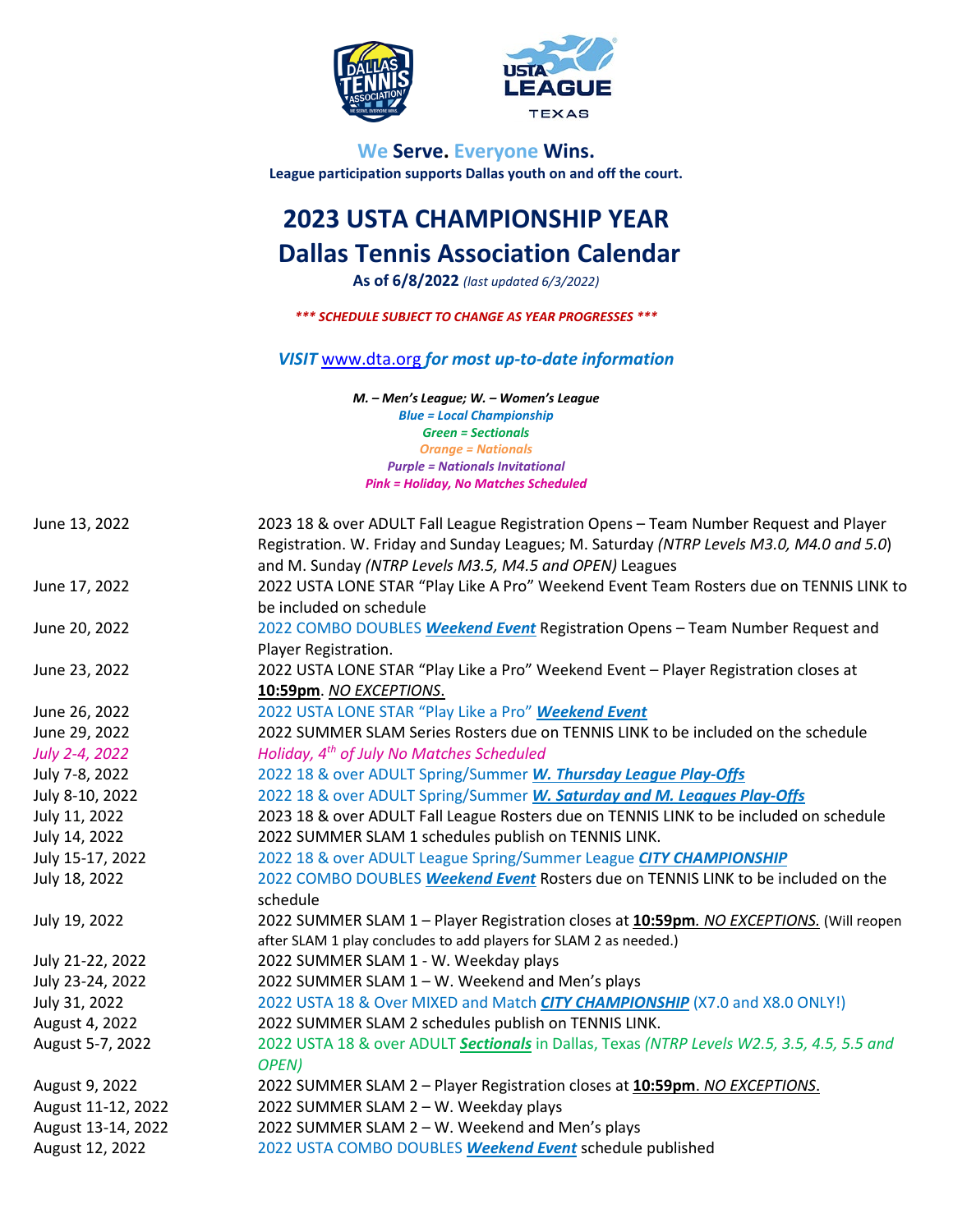

## **We Serve. Everyone Wins.**

JE

**League participation supports Dallas youth on and off the court.**

| August 12-14, 2022    | 2022 USTA 18 & over ADULT Sectionals in Richardson, Texas (NTRP Levels LONE STAR, 3.0, 4.0<br>and $5.0$ ) |
|-----------------------|-----------------------------------------------------------------------------------------------------------|
| August 16, 2022       | 2022 USTA COMBO DOUBLES Weekend Event - Player Registration closes at 10:59pm. NO<br><b>EXCEPTIONS.</b>   |
|                       | 2022 SUMMER SLAM GRAND SLAM schedule published                                                            |
| August 19-21, 2022    | 2022 USTA COMBO DOUBLES Weekend Event                                                                     |
| August 23-24, 2022    | 2022 SUMMER SLAM GRAND SLAM                                                                               |
| August 24, 2022       | 2023 18 & over ADULT Fall League schedules publish on TENNIS LINK                                         |
| September 1, 2022     | 2022 USTA 55 & over MIXED Weekend Event. Registration Opens - Team Number Request and                     |
|                       | <b>Player Registration</b>                                                                                |
| Sept. 3-5, 2022       | Holiday, Labor Day Weekend No Matches Scheduled                                                           |
| September 9-11, 2022  | 2022 USTA 40 & over MIXED Sectionals in Austin, Texas                                                     |
| September 9, 2022     | 2023 18 & over ADULT W. Friday Fall League begins. This is a non-advancing league.                        |
| September 10, 2022    | 2023 18 & over ADULT Fall M. Saturday Fall League (NTRP Levels M3.0, M4.0 and 5.0) begins.                |
|                       | This is a Non-Advancing League.                                                                           |
| September 11, 2022    | 2023 18 & over ADULT Fall M. Sunday Fall League (NTRP Levels M3.5, M4.5 and OPEN) begins.                 |
|                       | This is a Non-Advancing League.                                                                           |
|                       | 2022 18 & over ADULT Fall W. Sunday Fall League begins. This is a Non-Advancing League                    |
| September 14, 2022    | 2022 USTA 55 & over MIXED Weekend Event. Rosters due on TENNIS LINK to be included on                     |
|                       | schedule                                                                                                  |
| September 19, 2022    | 2023 USTA TRI LEVEL INDOOR Weekend Event - Team Number Request and Player                                 |
|                       | Registration. Not a National Program so the Move Up-Split Up does not apply.                              |
| September 23, 2022    | 2022 USTA 55 & over MIXED Weekend Event schedules publish.                                                |
| September 23-25, 2022 | 2022 USTA 18 & over MIXED Sectionals in Abilene, Texas                                                    |
| September 28, 2022    | 2022 USTA 55 & over MIXED Weekend Event - Player registration closes at 10:59pm. NO                       |
|                       | <b>EXCEPTIONS.</b>                                                                                        |
| Sept. 30-Oct. 2, 2022 | 2022 USTA 18 & over ADULT Nationals in Surprise, AZ (NTRP 3.5) and in Oklahoma City, OK                   |
|                       | (NTRP W2.5)                                                                                               |
| October 1-2, 2022     | 2022 USTA 55 & over MIXED Weekend Event                                                                   |
| October 7-9, 2022     | 2022 USTA 18 & over ADULT <b>Nationals</b> in Surprise, AZ (NTRP 4.5)                                     |
|                       | 2022 USTA 40 & over ADULT Nationals in Scottsdale, AZ (NTRP 3.5) and in Oklahoma City, OK                 |
|                       | (NTRP 4.0)                                                                                                |
| October 12, 2022      | 2023 USTA TRI LEVEL INDOOR Weekend Event Team Rosters Due on TENNIS LINK to be                            |
|                       | included on schedule                                                                                      |
| October 14-16, 2022   | 2022 USTA COMBO DOUBLES <b>Sectionals</b> in Corpus Christi, Texas                                        |
|                       | 2022 USTA 18 & over ADULT Nationals in Surprise, AZ (NTRP 4.0) and in Scottsdale, AZ (NTRP                |
|                       | 3.0)                                                                                                      |
|                       | 2022 USTA 40 & over ADULT <b>Nationals</b> in Oklahoma City, OK (NTRP 4.5)                                |
|                       | 2022 USTA 55 & over ADULT Nationals in Orlando, FL (NTRP 7.0)                                             |
| October 21-23, 2022   | 2022 USTA 18 & over ADULT <b>Nationals</b> in Scottsdale, AZ (NTRP 5.0)                                   |
|                       | 2022 USTA 40 & over ADULT <b>Nationals</b> in Surprise, AZ (NTRP 3.0)                                     |
|                       | 2022 USTA 55 & over ADULT <b>Nationals</b> in Orlando, FL (NTRP 8.0)                                      |
| October 28-30, 2022   | 2022 USTA 18 & over MIXED Nationals in Surprise, AZ (NTRP 6.0, 8.0 & 10.0)                                |
|                       | 2022 USTA 55 & over ADULT <b>Nationals</b> in Orlando, FL (NTRP 6.0 & 9.0)                                |
| November 4-6, 2022    | 2022 USTA 55 & over MIXED Sectionals in Fort Worth, Texas                                                 |
|                       | 2022 USTA 18 & over MIXED <b>Nationals</b> in Surprise, AZ (NTRP 7.0 & 9.0)                               |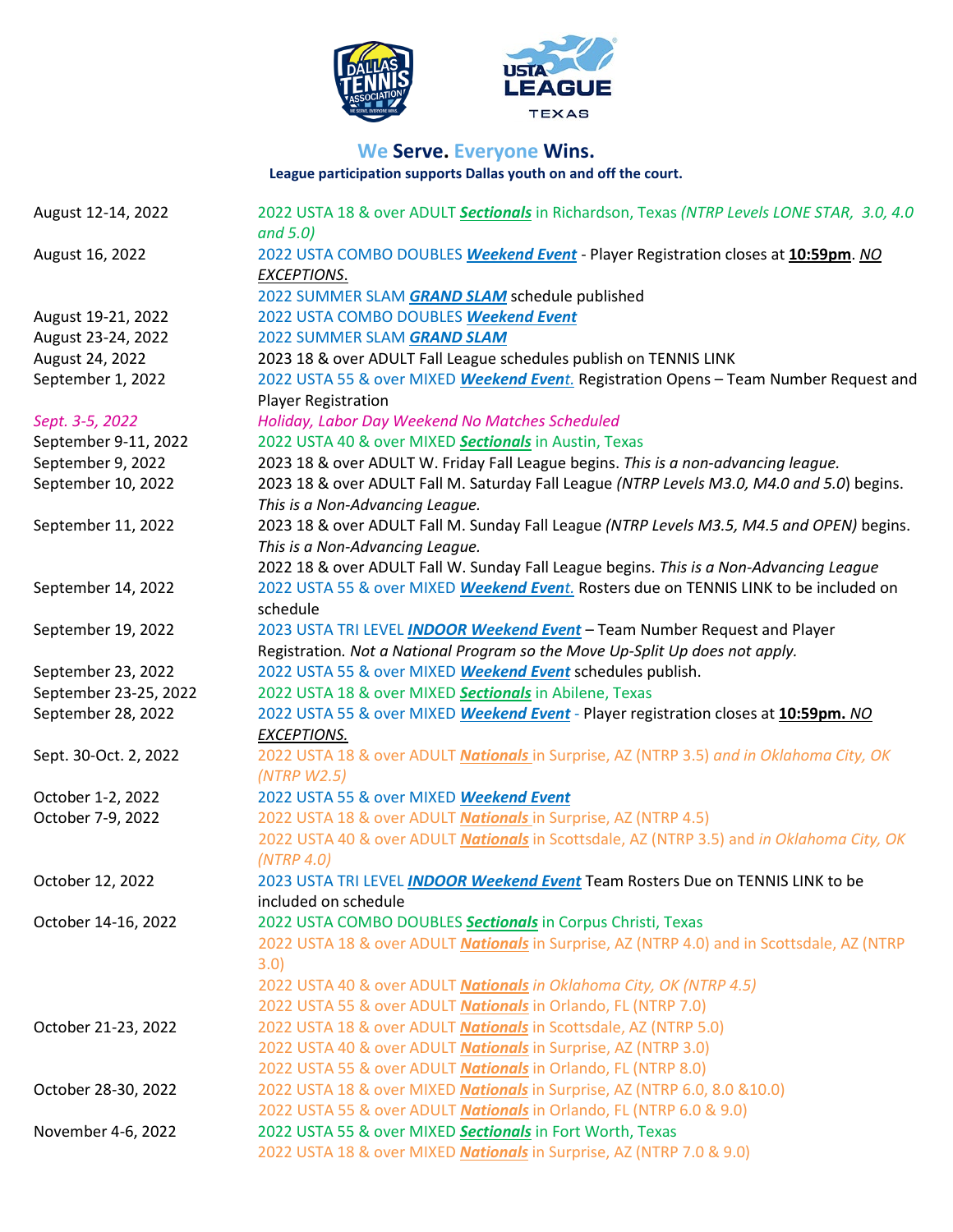

#### **We Serve. Everyone Wins. League participation supports Dallas youth on and off the court.**

JE

| 2022 USTA 40 & over MIXED Nationals in Surprise, AZ (NTRP 7.0 & 8.0) and in Orlando, FL<br>(NTRP 6.0 & 9.0)<br>2022 USTA 18-39 ADULT Sectionals in San Antonio, Texas<br>2023 USTA TRI LEVEL <b>INDOOR Weekend Event</b> - Player Registration closes at 10:59pm. NO<br><b>EXCEPTIONS.</b> PLAYERS MUST BE REGISTERED BEFORE 2022 "Year End" Ratings Publish.<br>2023 18 & over ADULT Fall League CITY CHAMPIONSHIP<br>2023 USTA TRI LEVEL LO (4.0-3.5-3.0) INDOOR Weekend Event schedule published.<br>Holiday, Thanksgiving No Matches Scheduled<br>2023 USTA 40 & over ADULT League Registration Opens - Team Number Request and Player<br>Registration. (W. Friday and Sunday Leagues; M. Saturday League).<br>2023 USTA 55 & over ADULT League Registration Opens - Team Number Request and Player<br>Registration. (W. Monday and Saturday Leagues; M. Sunday League)<br>(*) <b>IMPORTANT NOTE!!!</b> Leagues Listed Above: Leagues use 2022 Year End Ratings which tentatively publish end of<br>November, so registration window is tight. Please alert players in advance. Registration will open as soon as ratings<br>publish.<br>2023 USTA TRI LEVEL HI (4.5-4.0-3.5) INDOOR Weekend Event schedule published.<br>November 30, 2022<br>December 2-4, 2022<br>2023 USTA TRI LEVEL LO (NTRP Level 4.0-3.5-3.0) INDOOR Weekend Event - Teams will begin<br>play Friday at 4:00pm for select NTRP Levels, Saturday, and Sunday at 8:00am for select NTRP<br>Levels.<br>December 9,2022<br>2023 USTA 40 & over ADULT League Rosters due on TENNIS LINK to be included on schedule<br>2023 USTA 55 & over ADULT League Rosters due on TENNIS LINK to be included on schedule<br>2023 USTA TRI LEVEL HI (NTRP Level 4.5-4.0-3.5) INDOOR Weekend Event - Teams will begin<br>December 9-11, 2022<br>play Friday at 4:00pm for select NTRP Levels, Saturday, and Sunday at 8:00am for select NTRP<br>Levels.<br>Dec. 24, 2021-Jan. 1, 2023<br>Holiday, Christmas and New Year No Matches Scheduled<br>2023 USTA 40 & over ADULT League schedules publish on TENNIS LINK<br>January 6, 2023<br>2023 USTA 55 & over ADULT League schedules publish on TENNIS LINK<br>2023 USTA 65 & over ADULT Friday League Registration Opens - Team Number Request and<br>January 9, 2023<br><b>Player Registration</b><br>January 20, 2023<br>2023 USTA 40 & over ADULT W. Friday League begins<br>2023 USTA 40 & over ADULT M. Saturday League begins<br>January 21, 2023<br>2023 USTA 55 & Over ADULT W. Saturday League begins<br>2023 USTA 40 & over ADULT W. Sunday League begins<br>January 22, 2023<br>2023 55 & over ADULT M. Sunday League begins<br>2023 USTA 55 & over ADULT W. Monday League begins<br>January 23, 2023<br>February 6, 2023<br>2023 USTA 18 & over ADULT Spring/Summer M. League Registration Opens - Team Number<br>Request and Player Registration. W. Friday and Sunday Leagues; M. Saturday (NTRP Levels<br>M3.0, M4.0 and 5.0) and M. Sunday (NTRP Levels M3.5, M4.5 and OPEN) Leagues<br>2023 USTA 65 & over ADULT Friday League Team Rosters due on TENNIS LINK to be included<br>February 10, 2023<br>on schedule<br>2023 USTA 18 & over ADULT Spring/Summer M. League Rosters due on TENNIS LINK to be<br>February 23, 2023<br>included on schedule | November 11-13, 2022  | 2022 USTA 65 & over ADULT Sectionals in Tyler, Texas |
|-------------------------------------------------------------------------------------------------------------------------------------------------------------------------------------------------------------------------------------------------------------------------------------------------------------------------------------------------------------------------------------------------------------------------------------------------------------------------------------------------------------------------------------------------------------------------------------------------------------------------------------------------------------------------------------------------------------------------------------------------------------------------------------------------------------------------------------------------------------------------------------------------------------------------------------------------------------------------------------------------------------------------------------------------------------------------------------------------------------------------------------------------------------------------------------------------------------------------------------------------------------------------------------------------------------------------------------------------------------------------------------------------------------------------------------------------------------------------------------------------------------------------------------------------------------------------------------------------------------------------------------------------------------------------------------------------------------------------------------------------------------------------------------------------------------------------------------------------------------------------------------------------------------------------------------------------------------------------------------------------------------------------------------------------------------------------------------------------------------------------------------------------------------------------------------------------------------------------------------------------------------------------------------------------------------------------------------------------------------------------------------------------------------------------------------------------------------------------------------------------------------------------------------------------------------------------------------------------------------------------------------------------------------------------------------------------------------------------------------------------------------------------------------------------------------------------------------------------------------------------------------------------------------------------------------------------------------------------------------------------------------------------------------------------------------------------------------------------------------------------------------------------------------------------------------------------------------------------------------------------------------------------------|-----------------------|------------------------------------------------------|
|                                                                                                                                                                                                                                                                                                                                                                                                                                                                                                                                                                                                                                                                                                                                                                                                                                                                                                                                                                                                                                                                                                                                                                                                                                                                                                                                                                                                                                                                                                                                                                                                                                                                                                                                                                                                                                                                                                                                                                                                                                                                                                                                                                                                                                                                                                                                                                                                                                                                                                                                                                                                                                                                                                                                                                                                                                                                                                                                                                                                                                                                                                                                                                                                                                                                               |                       |                                                      |
|                                                                                                                                                                                                                                                                                                                                                                                                                                                                                                                                                                                                                                                                                                                                                                                                                                                                                                                                                                                                                                                                                                                                                                                                                                                                                                                                                                                                                                                                                                                                                                                                                                                                                                                                                                                                                                                                                                                                                                                                                                                                                                                                                                                                                                                                                                                                                                                                                                                                                                                                                                                                                                                                                                                                                                                                                                                                                                                                                                                                                                                                                                                                                                                                                                                                               |                       |                                                      |
|                                                                                                                                                                                                                                                                                                                                                                                                                                                                                                                                                                                                                                                                                                                                                                                                                                                                                                                                                                                                                                                                                                                                                                                                                                                                                                                                                                                                                                                                                                                                                                                                                                                                                                                                                                                                                                                                                                                                                                                                                                                                                                                                                                                                                                                                                                                                                                                                                                                                                                                                                                                                                                                                                                                                                                                                                                                                                                                                                                                                                                                                                                                                                                                                                                                                               | November 12-13, 2022  |                                                      |
|                                                                                                                                                                                                                                                                                                                                                                                                                                                                                                                                                                                                                                                                                                                                                                                                                                                                                                                                                                                                                                                                                                                                                                                                                                                                                                                                                                                                                                                                                                                                                                                                                                                                                                                                                                                                                                                                                                                                                                                                                                                                                                                                                                                                                                                                                                                                                                                                                                                                                                                                                                                                                                                                                                                                                                                                                                                                                                                                                                                                                                                                                                                                                                                                                                                                               | November 14, 2022     |                                                      |
|                                                                                                                                                                                                                                                                                                                                                                                                                                                                                                                                                                                                                                                                                                                                                                                                                                                                                                                                                                                                                                                                                                                                                                                                                                                                                                                                                                                                                                                                                                                                                                                                                                                                                                                                                                                                                                                                                                                                                                                                                                                                                                                                                                                                                                                                                                                                                                                                                                                                                                                                                                                                                                                                                                                                                                                                                                                                                                                                                                                                                                                                                                                                                                                                                                                                               |                       |                                                      |
|                                                                                                                                                                                                                                                                                                                                                                                                                                                                                                                                                                                                                                                                                                                                                                                                                                                                                                                                                                                                                                                                                                                                                                                                                                                                                                                                                                                                                                                                                                                                                                                                                                                                                                                                                                                                                                                                                                                                                                                                                                                                                                                                                                                                                                                                                                                                                                                                                                                                                                                                                                                                                                                                                                                                                                                                                                                                                                                                                                                                                                                                                                                                                                                                                                                                               | November 17-20, 2022  |                                                      |
|                                                                                                                                                                                                                                                                                                                                                                                                                                                                                                                                                                                                                                                                                                                                                                                                                                                                                                                                                                                                                                                                                                                                                                                                                                                                                                                                                                                                                                                                                                                                                                                                                                                                                                                                                                                                                                                                                                                                                                                                                                                                                                                                                                                                                                                                                                                                                                                                                                                                                                                                                                                                                                                                                                                                                                                                                                                                                                                                                                                                                                                                                                                                                                                                                                                                               | November 23, 2022     |                                                      |
|                                                                                                                                                                                                                                                                                                                                                                                                                                                                                                                                                                                                                                                                                                                                                                                                                                                                                                                                                                                                                                                                                                                                                                                                                                                                                                                                                                                                                                                                                                                                                                                                                                                                                                                                                                                                                                                                                                                                                                                                                                                                                                                                                                                                                                                                                                                                                                                                                                                                                                                                                                                                                                                                                                                                                                                                                                                                                                                                                                                                                                                                                                                                                                                                                                                                               | November 24-27, 2022  |                                                      |
|                                                                                                                                                                                                                                                                                                                                                                                                                                                                                                                                                                                                                                                                                                                                                                                                                                                                                                                                                                                                                                                                                                                                                                                                                                                                                                                                                                                                                                                                                                                                                                                                                                                                                                                                                                                                                                                                                                                                                                                                                                                                                                                                                                                                                                                                                                                                                                                                                                                                                                                                                                                                                                                                                                                                                                                                                                                                                                                                                                                                                                                                                                                                                                                                                                                                               | November 28, 2022 (*) |                                                      |
|                                                                                                                                                                                                                                                                                                                                                                                                                                                                                                                                                                                                                                                                                                                                                                                                                                                                                                                                                                                                                                                                                                                                                                                                                                                                                                                                                                                                                                                                                                                                                                                                                                                                                                                                                                                                                                                                                                                                                                                                                                                                                                                                                                                                                                                                                                                                                                                                                                                                                                                                                                                                                                                                                                                                                                                                                                                                                                                                                                                                                                                                                                                                                                                                                                                                               |                       |                                                      |
|                                                                                                                                                                                                                                                                                                                                                                                                                                                                                                                                                                                                                                                                                                                                                                                                                                                                                                                                                                                                                                                                                                                                                                                                                                                                                                                                                                                                                                                                                                                                                                                                                                                                                                                                                                                                                                                                                                                                                                                                                                                                                                                                                                                                                                                                                                                                                                                                                                                                                                                                                                                                                                                                                                                                                                                                                                                                                                                                                                                                                                                                                                                                                                                                                                                                               |                       |                                                      |
|                                                                                                                                                                                                                                                                                                                                                                                                                                                                                                                                                                                                                                                                                                                                                                                                                                                                                                                                                                                                                                                                                                                                                                                                                                                                                                                                                                                                                                                                                                                                                                                                                                                                                                                                                                                                                                                                                                                                                                                                                                                                                                                                                                                                                                                                                                                                                                                                                                                                                                                                                                                                                                                                                                                                                                                                                                                                                                                                                                                                                                                                                                                                                                                                                                                                               |                       |                                                      |
|                                                                                                                                                                                                                                                                                                                                                                                                                                                                                                                                                                                                                                                                                                                                                                                                                                                                                                                                                                                                                                                                                                                                                                                                                                                                                                                                                                                                                                                                                                                                                                                                                                                                                                                                                                                                                                                                                                                                                                                                                                                                                                                                                                                                                                                                                                                                                                                                                                                                                                                                                                                                                                                                                                                                                                                                                                                                                                                                                                                                                                                                                                                                                                                                                                                                               |                       |                                                      |
|                                                                                                                                                                                                                                                                                                                                                                                                                                                                                                                                                                                                                                                                                                                                                                                                                                                                                                                                                                                                                                                                                                                                                                                                                                                                                                                                                                                                                                                                                                                                                                                                                                                                                                                                                                                                                                                                                                                                                                                                                                                                                                                                                                                                                                                                                                                                                                                                                                                                                                                                                                                                                                                                                                                                                                                                                                                                                                                                                                                                                                                                                                                                                                                                                                                                               |                       |                                                      |
|                                                                                                                                                                                                                                                                                                                                                                                                                                                                                                                                                                                                                                                                                                                                                                                                                                                                                                                                                                                                                                                                                                                                                                                                                                                                                                                                                                                                                                                                                                                                                                                                                                                                                                                                                                                                                                                                                                                                                                                                                                                                                                                                                                                                                                                                                                                                                                                                                                                                                                                                                                                                                                                                                                                                                                                                                                                                                                                                                                                                                                                                                                                                                                                                                                                                               |                       |                                                      |
|                                                                                                                                                                                                                                                                                                                                                                                                                                                                                                                                                                                                                                                                                                                                                                                                                                                                                                                                                                                                                                                                                                                                                                                                                                                                                                                                                                                                                                                                                                                                                                                                                                                                                                                                                                                                                                                                                                                                                                                                                                                                                                                                                                                                                                                                                                                                                                                                                                                                                                                                                                                                                                                                                                                                                                                                                                                                                                                                                                                                                                                                                                                                                                                                                                                                               |                       |                                                      |
|                                                                                                                                                                                                                                                                                                                                                                                                                                                                                                                                                                                                                                                                                                                                                                                                                                                                                                                                                                                                                                                                                                                                                                                                                                                                                                                                                                                                                                                                                                                                                                                                                                                                                                                                                                                                                                                                                                                                                                                                                                                                                                                                                                                                                                                                                                                                                                                                                                                                                                                                                                                                                                                                                                                                                                                                                                                                                                                                                                                                                                                                                                                                                                                                                                                                               |                       |                                                      |
|                                                                                                                                                                                                                                                                                                                                                                                                                                                                                                                                                                                                                                                                                                                                                                                                                                                                                                                                                                                                                                                                                                                                                                                                                                                                                                                                                                                                                                                                                                                                                                                                                                                                                                                                                                                                                                                                                                                                                                                                                                                                                                                                                                                                                                                                                                                                                                                                                                                                                                                                                                                                                                                                                                                                                                                                                                                                                                                                                                                                                                                                                                                                                                                                                                                                               |                       |                                                      |
|                                                                                                                                                                                                                                                                                                                                                                                                                                                                                                                                                                                                                                                                                                                                                                                                                                                                                                                                                                                                                                                                                                                                                                                                                                                                                                                                                                                                                                                                                                                                                                                                                                                                                                                                                                                                                                                                                                                                                                                                                                                                                                                                                                                                                                                                                                                                                                                                                                                                                                                                                                                                                                                                                                                                                                                                                                                                                                                                                                                                                                                                                                                                                                                                                                                                               |                       |                                                      |
|                                                                                                                                                                                                                                                                                                                                                                                                                                                                                                                                                                                                                                                                                                                                                                                                                                                                                                                                                                                                                                                                                                                                                                                                                                                                                                                                                                                                                                                                                                                                                                                                                                                                                                                                                                                                                                                                                                                                                                                                                                                                                                                                                                                                                                                                                                                                                                                                                                                                                                                                                                                                                                                                                                                                                                                                                                                                                                                                                                                                                                                                                                                                                                                                                                                                               |                       |                                                      |
|                                                                                                                                                                                                                                                                                                                                                                                                                                                                                                                                                                                                                                                                                                                                                                                                                                                                                                                                                                                                                                                                                                                                                                                                                                                                                                                                                                                                                                                                                                                                                                                                                                                                                                                                                                                                                                                                                                                                                                                                                                                                                                                                                                                                                                                                                                                                                                                                                                                                                                                                                                                                                                                                                                                                                                                                                                                                                                                                                                                                                                                                                                                                                                                                                                                                               |                       |                                                      |
|                                                                                                                                                                                                                                                                                                                                                                                                                                                                                                                                                                                                                                                                                                                                                                                                                                                                                                                                                                                                                                                                                                                                                                                                                                                                                                                                                                                                                                                                                                                                                                                                                                                                                                                                                                                                                                                                                                                                                                                                                                                                                                                                                                                                                                                                                                                                                                                                                                                                                                                                                                                                                                                                                                                                                                                                                                                                                                                                                                                                                                                                                                                                                                                                                                                                               |                       |                                                      |
|                                                                                                                                                                                                                                                                                                                                                                                                                                                                                                                                                                                                                                                                                                                                                                                                                                                                                                                                                                                                                                                                                                                                                                                                                                                                                                                                                                                                                                                                                                                                                                                                                                                                                                                                                                                                                                                                                                                                                                                                                                                                                                                                                                                                                                                                                                                                                                                                                                                                                                                                                                                                                                                                                                                                                                                                                                                                                                                                                                                                                                                                                                                                                                                                                                                                               |                       |                                                      |
|                                                                                                                                                                                                                                                                                                                                                                                                                                                                                                                                                                                                                                                                                                                                                                                                                                                                                                                                                                                                                                                                                                                                                                                                                                                                                                                                                                                                                                                                                                                                                                                                                                                                                                                                                                                                                                                                                                                                                                                                                                                                                                                                                                                                                                                                                                                                                                                                                                                                                                                                                                                                                                                                                                                                                                                                                                                                                                                                                                                                                                                                                                                                                                                                                                                                               |                       |                                                      |
|                                                                                                                                                                                                                                                                                                                                                                                                                                                                                                                                                                                                                                                                                                                                                                                                                                                                                                                                                                                                                                                                                                                                                                                                                                                                                                                                                                                                                                                                                                                                                                                                                                                                                                                                                                                                                                                                                                                                                                                                                                                                                                                                                                                                                                                                                                                                                                                                                                                                                                                                                                                                                                                                                                                                                                                                                                                                                                                                                                                                                                                                                                                                                                                                                                                                               |                       |                                                      |
|                                                                                                                                                                                                                                                                                                                                                                                                                                                                                                                                                                                                                                                                                                                                                                                                                                                                                                                                                                                                                                                                                                                                                                                                                                                                                                                                                                                                                                                                                                                                                                                                                                                                                                                                                                                                                                                                                                                                                                                                                                                                                                                                                                                                                                                                                                                                                                                                                                                                                                                                                                                                                                                                                                                                                                                                                                                                                                                                                                                                                                                                                                                                                                                                                                                                               |                       |                                                      |
|                                                                                                                                                                                                                                                                                                                                                                                                                                                                                                                                                                                                                                                                                                                                                                                                                                                                                                                                                                                                                                                                                                                                                                                                                                                                                                                                                                                                                                                                                                                                                                                                                                                                                                                                                                                                                                                                                                                                                                                                                                                                                                                                                                                                                                                                                                                                                                                                                                                                                                                                                                                                                                                                                                                                                                                                                                                                                                                                                                                                                                                                                                                                                                                                                                                                               |                       |                                                      |
|                                                                                                                                                                                                                                                                                                                                                                                                                                                                                                                                                                                                                                                                                                                                                                                                                                                                                                                                                                                                                                                                                                                                                                                                                                                                                                                                                                                                                                                                                                                                                                                                                                                                                                                                                                                                                                                                                                                                                                                                                                                                                                                                                                                                                                                                                                                                                                                                                                                                                                                                                                                                                                                                                                                                                                                                                                                                                                                                                                                                                                                                                                                                                                                                                                                                               |                       |                                                      |
|                                                                                                                                                                                                                                                                                                                                                                                                                                                                                                                                                                                                                                                                                                                                                                                                                                                                                                                                                                                                                                                                                                                                                                                                                                                                                                                                                                                                                                                                                                                                                                                                                                                                                                                                                                                                                                                                                                                                                                                                                                                                                                                                                                                                                                                                                                                                                                                                                                                                                                                                                                                                                                                                                                                                                                                                                                                                                                                                                                                                                                                                                                                                                                                                                                                                               |                       |                                                      |
|                                                                                                                                                                                                                                                                                                                                                                                                                                                                                                                                                                                                                                                                                                                                                                                                                                                                                                                                                                                                                                                                                                                                                                                                                                                                                                                                                                                                                                                                                                                                                                                                                                                                                                                                                                                                                                                                                                                                                                                                                                                                                                                                                                                                                                                                                                                                                                                                                                                                                                                                                                                                                                                                                                                                                                                                                                                                                                                                                                                                                                                                                                                                                                                                                                                                               |                       |                                                      |
|                                                                                                                                                                                                                                                                                                                                                                                                                                                                                                                                                                                                                                                                                                                                                                                                                                                                                                                                                                                                                                                                                                                                                                                                                                                                                                                                                                                                                                                                                                                                                                                                                                                                                                                                                                                                                                                                                                                                                                                                                                                                                                                                                                                                                                                                                                                                                                                                                                                                                                                                                                                                                                                                                                                                                                                                                                                                                                                                                                                                                                                                                                                                                                                                                                                                               |                       |                                                      |
|                                                                                                                                                                                                                                                                                                                                                                                                                                                                                                                                                                                                                                                                                                                                                                                                                                                                                                                                                                                                                                                                                                                                                                                                                                                                                                                                                                                                                                                                                                                                                                                                                                                                                                                                                                                                                                                                                                                                                                                                                                                                                                                                                                                                                                                                                                                                                                                                                                                                                                                                                                                                                                                                                                                                                                                                                                                                                                                                                                                                                                                                                                                                                                                                                                                                               |                       |                                                      |
|                                                                                                                                                                                                                                                                                                                                                                                                                                                                                                                                                                                                                                                                                                                                                                                                                                                                                                                                                                                                                                                                                                                                                                                                                                                                                                                                                                                                                                                                                                                                                                                                                                                                                                                                                                                                                                                                                                                                                                                                                                                                                                                                                                                                                                                                                                                                                                                                                                                                                                                                                                                                                                                                                                                                                                                                                                                                                                                                                                                                                                                                                                                                                                                                                                                                               |                       |                                                      |
|                                                                                                                                                                                                                                                                                                                                                                                                                                                                                                                                                                                                                                                                                                                                                                                                                                                                                                                                                                                                                                                                                                                                                                                                                                                                                                                                                                                                                                                                                                                                                                                                                                                                                                                                                                                                                                                                                                                                                                                                                                                                                                                                                                                                                                                                                                                                                                                                                                                                                                                                                                                                                                                                                                                                                                                                                                                                                                                                                                                                                                                                                                                                                                                                                                                                               |                       |                                                      |
|                                                                                                                                                                                                                                                                                                                                                                                                                                                                                                                                                                                                                                                                                                                                                                                                                                                                                                                                                                                                                                                                                                                                                                                                                                                                                                                                                                                                                                                                                                                                                                                                                                                                                                                                                                                                                                                                                                                                                                                                                                                                                                                                                                                                                                                                                                                                                                                                                                                                                                                                                                                                                                                                                                                                                                                                                                                                                                                                                                                                                                                                                                                                                                                                                                                                               |                       |                                                      |
|                                                                                                                                                                                                                                                                                                                                                                                                                                                                                                                                                                                                                                                                                                                                                                                                                                                                                                                                                                                                                                                                                                                                                                                                                                                                                                                                                                                                                                                                                                                                                                                                                                                                                                                                                                                                                                                                                                                                                                                                                                                                                                                                                                                                                                                                                                                                                                                                                                                                                                                                                                                                                                                                                                                                                                                                                                                                                                                                                                                                                                                                                                                                                                                                                                                                               |                       |                                                      |
|                                                                                                                                                                                                                                                                                                                                                                                                                                                                                                                                                                                                                                                                                                                                                                                                                                                                                                                                                                                                                                                                                                                                                                                                                                                                                                                                                                                                                                                                                                                                                                                                                                                                                                                                                                                                                                                                                                                                                                                                                                                                                                                                                                                                                                                                                                                                                                                                                                                                                                                                                                                                                                                                                                                                                                                                                                                                                                                                                                                                                                                                                                                                                                                                                                                                               |                       |                                                      |
|                                                                                                                                                                                                                                                                                                                                                                                                                                                                                                                                                                                                                                                                                                                                                                                                                                                                                                                                                                                                                                                                                                                                                                                                                                                                                                                                                                                                                                                                                                                                                                                                                                                                                                                                                                                                                                                                                                                                                                                                                                                                                                                                                                                                                                                                                                                                                                                                                                                                                                                                                                                                                                                                                                                                                                                                                                                                                                                                                                                                                                                                                                                                                                                                                                                                               |                       |                                                      |
|                                                                                                                                                                                                                                                                                                                                                                                                                                                                                                                                                                                                                                                                                                                                                                                                                                                                                                                                                                                                                                                                                                                                                                                                                                                                                                                                                                                                                                                                                                                                                                                                                                                                                                                                                                                                                                                                                                                                                                                                                                                                                                                                                                                                                                                                                                                                                                                                                                                                                                                                                                                                                                                                                                                                                                                                                                                                                                                                                                                                                                                                                                                                                                                                                                                                               |                       |                                                      |
|                                                                                                                                                                                                                                                                                                                                                                                                                                                                                                                                                                                                                                                                                                                                                                                                                                                                                                                                                                                                                                                                                                                                                                                                                                                                                                                                                                                                                                                                                                                                                                                                                                                                                                                                                                                                                                                                                                                                                                                                                                                                                                                                                                                                                                                                                                                                                                                                                                                                                                                                                                                                                                                                                                                                                                                                                                                                                                                                                                                                                                                                                                                                                                                                                                                                               |                       |                                                      |
|                                                                                                                                                                                                                                                                                                                                                                                                                                                                                                                                                                                                                                                                                                                                                                                                                                                                                                                                                                                                                                                                                                                                                                                                                                                                                                                                                                                                                                                                                                                                                                                                                                                                                                                                                                                                                                                                                                                                                                                                                                                                                                                                                                                                                                                                                                                                                                                                                                                                                                                                                                                                                                                                                                                                                                                                                                                                                                                                                                                                                                                                                                                                                                                                                                                                               |                       |                                                      |
| 2023 USTA 65 & over ADULT Friday Spring League schedules published on TENNIS LINK                                                                                                                                                                                                                                                                                                                                                                                                                                                                                                                                                                                                                                                                                                                                                                                                                                                                                                                                                                                                                                                                                                                                                                                                                                                                                                                                                                                                                                                                                                                                                                                                                                                                                                                                                                                                                                                                                                                                                                                                                                                                                                                                                                                                                                                                                                                                                                                                                                                                                                                                                                                                                                                                                                                                                                                                                                                                                                                                                                                                                                                                                                                                                                                             | February 24, 2023     |                                                      |
| 2023 USTA 40 & over MIXIN' IT UP Weekend Event Registration Opens - Team Number                                                                                                                                                                                                                                                                                                                                                                                                                                                                                                                                                                                                                                                                                                                                                                                                                                                                                                                                                                                                                                                                                                                                                                                                                                                                                                                                                                                                                                                                                                                                                                                                                                                                                                                                                                                                                                                                                                                                                                                                                                                                                                                                                                                                                                                                                                                                                                                                                                                                                                                                                                                                                                                                                                                                                                                                                                                                                                                                                                                                                                                                                                                                                                                               | February 27, 2023     |                                                      |
| Request and Player Registration                                                                                                                                                                                                                                                                                                                                                                                                                                                                                                                                                                                                                                                                                                                                                                                                                                                                                                                                                                                                                                                                                                                                                                                                                                                                                                                                                                                                                                                                                                                                                                                                                                                                                                                                                                                                                                                                                                                                                                                                                                                                                                                                                                                                                                                                                                                                                                                                                                                                                                                                                                                                                                                                                                                                                                                                                                                                                                                                                                                                                                                                                                                                                                                                                                               |                       |                                                      |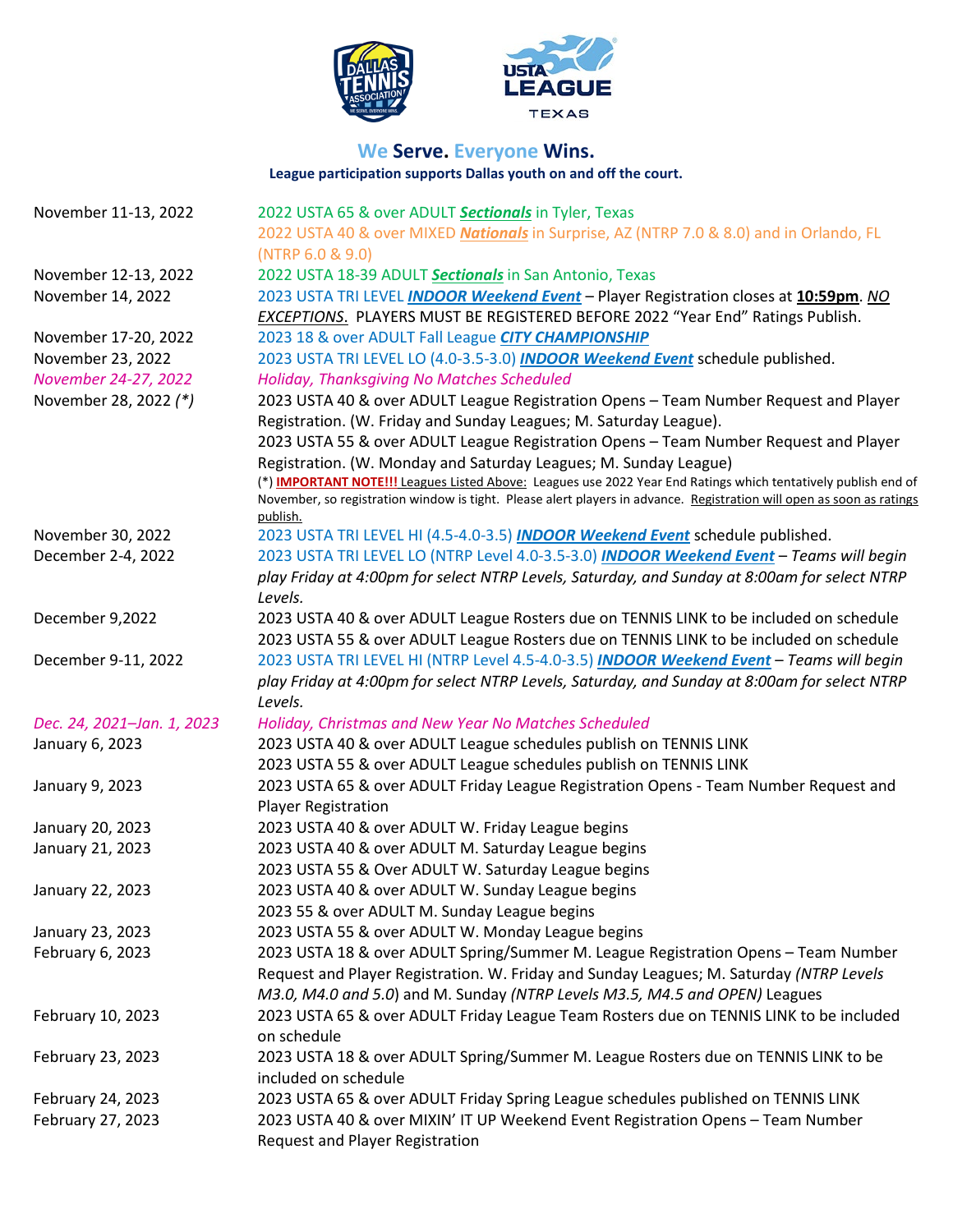



### **We Serve. Everyone Wins.**

**League participation supports Dallas youth on and off the court.**

| March 6, 2023          | 2023 USTA 18 & over ADULT Spring/Summer W. League Registration Opens - Team Number<br>Request and Player Registration. <i>NOTE!!</i> W. Saturday League begins April 29, 2023. W. |
|------------------------|-----------------------------------------------------------------------------------------------------------------------------------------------------------------------------------|
|                        | Thursday League begins May 4, 2023.                                                                                                                                               |
| March 11, 2023         | 2023 USTA 65 & over ADULT League begins. NOTE!! 65 & over matches WILL BE scheduled<br>over Spring Break.                                                                         |
| March 11-18, 2023      | Spring Break (NOTE: If Team Registration Numbers necessitate, matches may be scheduled for<br>the 2023 USTA 40 & over ADULT League.)                                              |
| March 22, 2023         | 2023 USTA 40 & over MIXIN' IT UP Weekend Event Team Rosters due on TENNIS LINK to be<br>included on schedule                                                                      |
| March 27, 2023         | 2023 USTA 18 & over MIXED Registration Opens - Team Number Request and Player<br>Registration.                                                                                    |
| March 29, 2023         | 2023 USTA 18 & over ADULT Spring/Summer W. League Team Rosters due on TENNIS LINK                                                                                                 |
| March 30, 2023         | 2023 USTA 18 & over ADULT Spring/Summer M. League schedules published on TENNIS LINK                                                                                              |
| March 31-April 2, 2023 | 2023 USTA 40 & Over ADULT League CITY CHAMPIONSHIP                                                                                                                                |
| April 7-9, 2023        | Holiday, Easter No Matches Scheduled                                                                                                                                              |
| April 12, 2023         | 2023 USTA 40 & over MIXIN' IT UP Weekend Event schedule published                                                                                                                 |
| April 13, 2023         | 2023 USTA 18 & over ADULT Spring/Summer W. Saturday League schedule published                                                                                                     |
| April 15, 2023         | 2023 USTA 18 & over ADULT Spring/Summer M. Saturday League (NTRP Levels M3.0, M4.0 and<br>5.0) begins                                                                             |
| April 16, 2023         | 2023 USTA 18 & Over ADULT Spring/Summer M. Sunday League(NTRP Levels M3.5, M4.5 and                                                                                               |
|                        | OPEN) begins. <b>IMPORTANT NOTE!!!</b> M. Sunday League will play on Mother's Day, 5/14/2023 and Father's Day,<br>6/18/2023 if needed.                                            |
| April 18, 2023         | 2023 USTA 40 & over MIXIN' IT UP Weekend Event Player Registration closes at 10:59pm. NO                                                                                          |
|                        | <b>EXCEPTIONS.</b>                                                                                                                                                                |
| April 19, 2023         | 2023 USTA 18 & over ADULT Spring/Summer W. Thursday League schedule published                                                                                                     |
| April 20-23, 2023      | 2023 USTA 40 & Over MIXIN' IT UP Weekend Event                                                                                                                                    |
| April 25, 2023         | 2023 USTA 18 & over MIXED Team Rosters due on TENNIS LINK                                                                                                                         |
| April 29, 2023         | 2023 USTA 18 & over ADULT Spring/Summer W. Saturday League begins                                                                                                                 |
| May 4, 2023            | 2023 USTA 18 & over ADULT Spring/Summer W. Thursday League begins                                                                                                                 |
| May 11, 2023           | 2023 USTA 18 & over MIXED schedule published                                                                                                                                      |
| May 14, 2023           | Holiday, Mother's Day No Matches Scheduled (NOTE: If 2023 18 & over ADULT M. League                                                                                               |
|                        | Team Registration Numbers necessitate, matches may be scheduled)                                                                                                                  |
| May 21, 2023           | 2023 USTA 18 & over MIXED begins                                                                                                                                                  |
| May 27-29, 2023        | Holiday, Memorial Day No Matches Scheduled                                                                                                                                        |
| June 19, 2023          | 2023 USTA COMBO DOUBLES Weekend Event League Registration Opens - Team Number                                                                                                     |
|                        | Request and Player Registration                                                                                                                                                   |
| July 16, 2023          | 2023 USTA COMBO DOUBLES Weekend Event Team Rosters due on TENNIS LINK to be                                                                                                       |
|                        | included on schedule                                                                                                                                                              |
| June 18, 2023          | Holiday, Father's Day No Matches Scheduled (NOTE: If 2023 18 & over ADULT M. League Team                                                                                          |
|                        | Registration Numbers necessitate, matches may be scheduled)                                                                                                                       |
| July 4, 2023           | Holiday, 4 <sup>th</sup> of July No Matches Scheduled                                                                                                                             |
| July 13-14, 2023       | 2023 USTA 18 & over ADULT Spring/Summer W. Thursday League Play-Offs                                                                                                              |
| July 14-16, 2023       | 2023 USTA 18 & over ADULT Spring/Summer W. Saturday and M. Leagues Play-                                                                                                          |
|                        | <b>Offs/Qualifying Tournament (QT)</b>                                                                                                                                            |
| July 21-23, 2023       | 2023 USTA 18 & over ADULT League Spring/Summer League CITY CHAMPIONSHIP                                                                                                           |
| August 10, 2023        | 2023 USTA COMBO DOUBLES Weekend Event schedule published                                                                                                                          |